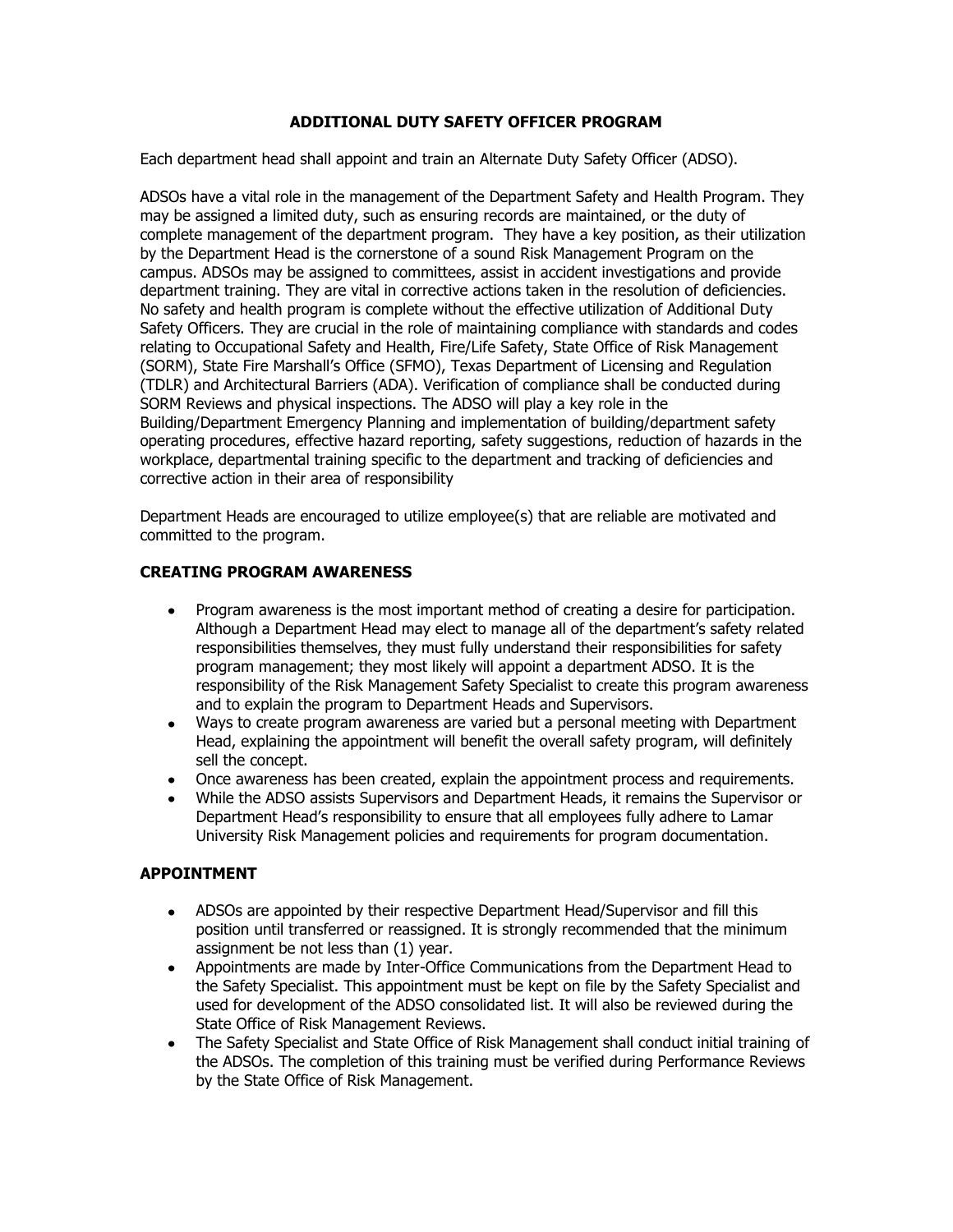### **CONSOLIDATED LIST**

The Safety Specialist must maintain a current consolidated list of ADSOs. The list will be formatted so the ADSOs name, department of assignment, date of appointment, and date of training completion can be recorded.

# **TRAINING**

ADSOs will receive First Aid/CPR/AED training to be provided by L.I.T Fire Extinguisher and Emergency Procedures training provided by the Safety Specialist

- 1. The Safety Specialist will train ADSOs, (Orientation).This training must be completed within 30 days of assignment and maintained on file for review. SORM will conduct 7 hour training with all ADSOs. This training includes a Basic review of essential safety elements expected in an effective, proactive Mishap prevention program. The four components covered are:
	- An overview of a safety program and the interaction of safety and applicable provisions of the Texas Workers Compensation Act. The focus is on prevention.
	- Hazard Identification: Identifying and reporting safety issues and concerns focusing on work conditions and work practices. The emphasis is again on prevention through motivation and involvement of all employees in identifying and reporting mishap potentials.
	- Mishap Investigation: which focuses on the human element in determining root cause(s) involved in a mishap. Several analytical models are introduced and the concepts applied through group exercises using a "thinking out of the box" approach.
	- Training: will learn how to implement and document functioning training modules that are customized to their area of responsibility.
- 2. Initial training consists of instruction leading to satisfactory completion of the ADSO Self Audit Checklist (attached). Once instruction is complete, the newly appointed ADSO must satisfactorily complete the ADSO Self Audit Checklist independently. The Safety Specialist initial training may also include additional curriculum as determined
- 3. The Safety Specialist will provide additional training each quarter on contemporary risk management topics. The additional training must support the needs of the campus and departments. Some of the methods to determine training needs are:
	- 1) Injury/Accident occurrences
	- 2) Hazard assessments
	- 3) Special Requests
- 4. Although quarterly training is required, monthly meetings are recommended and useful in many instances. Attendance during training sessions is expected to be 100 %.

### **ADSO RESPONSIBILITIES**

ADSOs have varied duties. Some of these important duties are, but not limited to, the following:

Assist the Department Head and Supervisor in carrying out assigned duties and responsibilities for occupational safety and health.